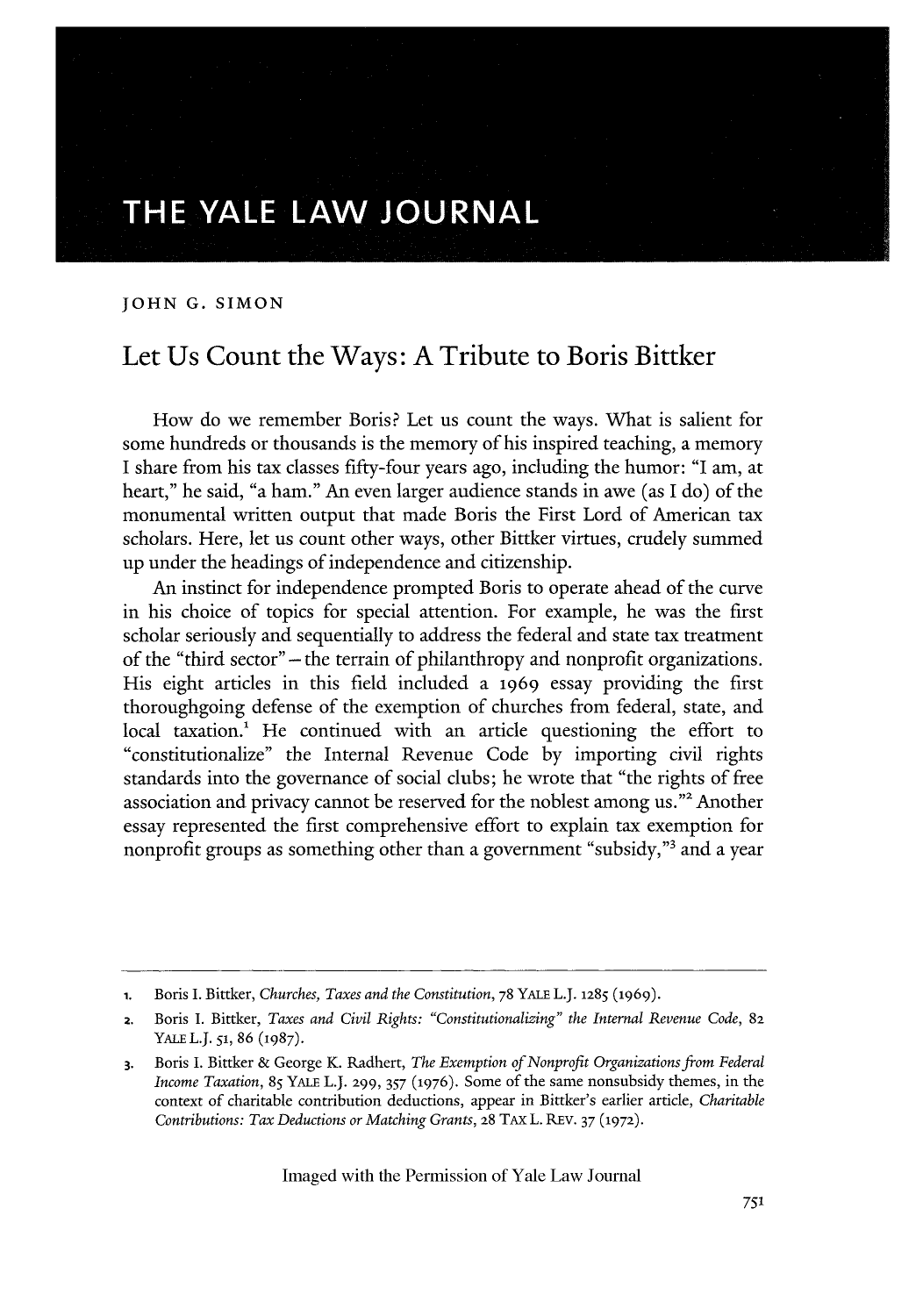later he presented the first serious scholarly critique of the regulatory regime imposed on charitable foundations by the 1969 Tax Reform Act.<sup>4</sup>

Outside of the tax area Boris was also ahead of the curve. He saw, before most of us, what the quest for racial integration, which he shared, might one day bring about in terms of governmental land use policy and the problems that could generate. The result was his 1962 article, *The Case of the Checker-Board Ordinance: An Experiment in Race Relations.'* Soon after James Forman delivered the "Black Manifesto" in New York's Riverside Church, demanding reparations for slavery and segregation,<sup>6</sup> Boris provided the first full-scale analysis of this issue, in a **1973** book, *The Case for Black Reparations.7* Boris soon regretted the title, which was chosen by his publisher, for his book did not, as some assumed, conclude that the case was a clear one - that reparations should now be paid. Instead, he offered a sympathetic but searching examination of that case, an exploration of what he called "a second American dilemma."8 That dilemma, he said, called for a "national debate on these questions."9 He "sought to open the discussion, not to close it."<sup>10</sup>

While Boris was often ahead of the curve-he often presaged innovationhe was not a fan of *all* innovations; he did not think well of all new curves. Thus, another aspect of Bittkerian independence was his relentless scrutiny of conventional wisdom, either new-fangled or old-fangled. The same independent skepticism that he brought to the "constitutionalizing" of tax policy, to the "subsidy" theory of exemption, and to black reparations also surfaced in his resistance to some of the vogue-ish nostrums in tax reform policy. Two examples: the quest for a "comprehensive tax base" (Boris thought it to be a mirage") and the concept of a "tax expenditure" budget as a way of unmasking and presumably condemning "subsidies" (conceptually sloppy,

- **7.** BITTKER, supra note 6.
- **8.** *Id.* at 136.
- **9.** *Id.* at **137.**
- **10.** *Id.*

**<sup>4.</sup>** Boris I. Bittker, *Should Foundations Be Third-Class Charities?, in* THE **FUTURE** OF **FOUNDATIONS 132** (Fritz Heimann ed., **1973).**

**<sup>5.</sup> 71** YALE L.J. **1387 (1962).**

**<sup>6.</sup>** James Forman, Manifesto to the White Christian Churches and the Jewish Synagogues in the United States of America and All Other Racist Institutions, Address at the National Black Economic Development Conference (Apr. **26, 1969),** in BORIS **I.** BITTKER, THE **CASE** FOR BLACK REPARATIONS app. A **(1973).**

**ii.** Boris I. Bittker, *A "Comprehensive Tax Base" as a Goal of Income Tax Reform,* 80 HARV. L. REV. **925** (1967).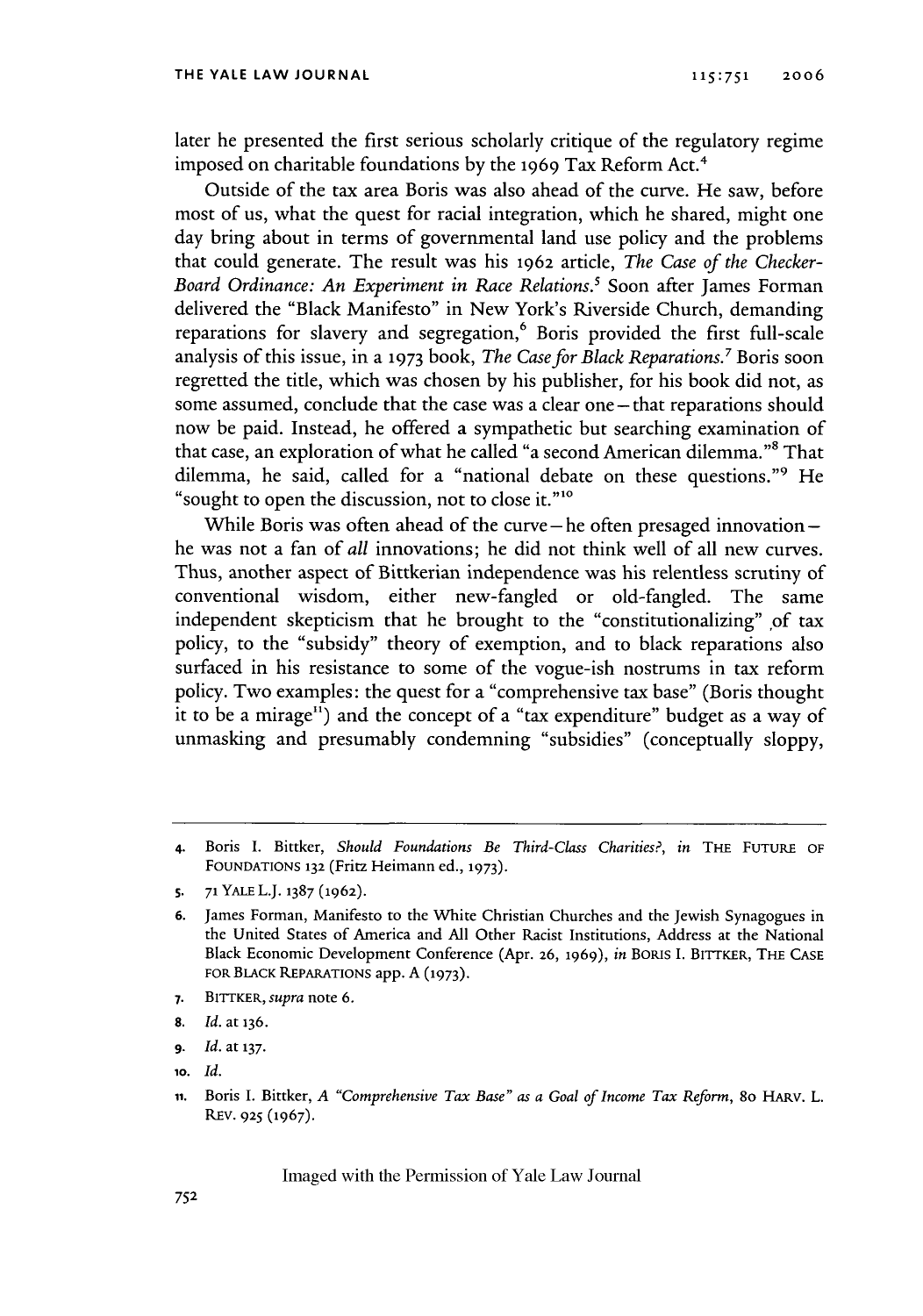Boris thought, and a practical nightmare<sup>12</sup>). He was also opposed to the easy cant employed by many tax reformers who, for example, hurled the "loophole" epithet as a substitute for analysis. "[T]he time has come," he wrote in **1973,** "for a drastic revision of the rhetoric of tax reform."'3 And in his active pro bono life he displayed similar independence. As a trustee of the Natural Resources Defense Council, he cast what I was told was the lone dissenting vote against a board resolution he regarded as more "politically correct" than rational.

Such independence requires energy and vitality, and these were not in short supply. Boris undertook major expeditions to distant places often under difficult conditions- thus, a photography expedition to Algeria at a dangerous time. And he hiked everywhere. Several decades ago, when some of us were pressing him to serve as Dean of Yale Law School, he declined, noting, "I don't have the energy I once had." What? That was before he did his five-volume income, estate, and gift tax treatise, wrote several other books and at least seventy-five more articles, and completed still other high energy projects. (In truth, Boris really, really did not want to be Dean.) But perhaps the greatest tribute to his vigor was the huge church/state law treatise project he initiated when he was eighty-seven, the first such treatise to be undertaken since the early 1930s and an enterprise involving three law schools, a large cast of senior and junior collaborators, and a multi-year scenario. Parkinson's intervened, but two weeks before he died, I attended a meeting between Boris and his two senior collaborators from other law schools, where Boris, in his wheel chair and despite his disability, orchestrated this mammoth undertaking and inspired his colleagues. The project, by the way, will go forward.

The independence I have cited was, in Boris's view, an ingredient of good and effective citizenship. And what a citizen Boris was **-in** every respect! He was a valorous citizen, seriously wounded under German fire in World War II **-** although I did not learn of his Purple Heart until I had known him for twenty years. He also displayed civic valor of a different sort. Once, a law school colleague with a grave heart condition wanted to take a wilderness canoe trip, perhaps realizing it would be his last chance. Boris volunteered to go with him on this high risk venture, not knowing what would happen with an infirm partner in a two-person canoe in deep waters. They both survived, but the colleague died of a repeat heart attack soon thereafter.

Boris's citizenship also took the form of philanthropy. The Litchfield Fund he created and funded (I assume Boris wouldn't mind this posthumous

<sup>12.</sup> Boris **I.** Bittker, *Accounting for Federal "Tax Subsidies" in the National Budget,* **22** NAT'L TAx **J.** 244 (1969).

**<sup>13.</sup>** Boris I. Bittker, *Income Tax "Loopholes" and Political Rhetoric,* **71 MICH.** L. **REv.** iO99 **(1973).**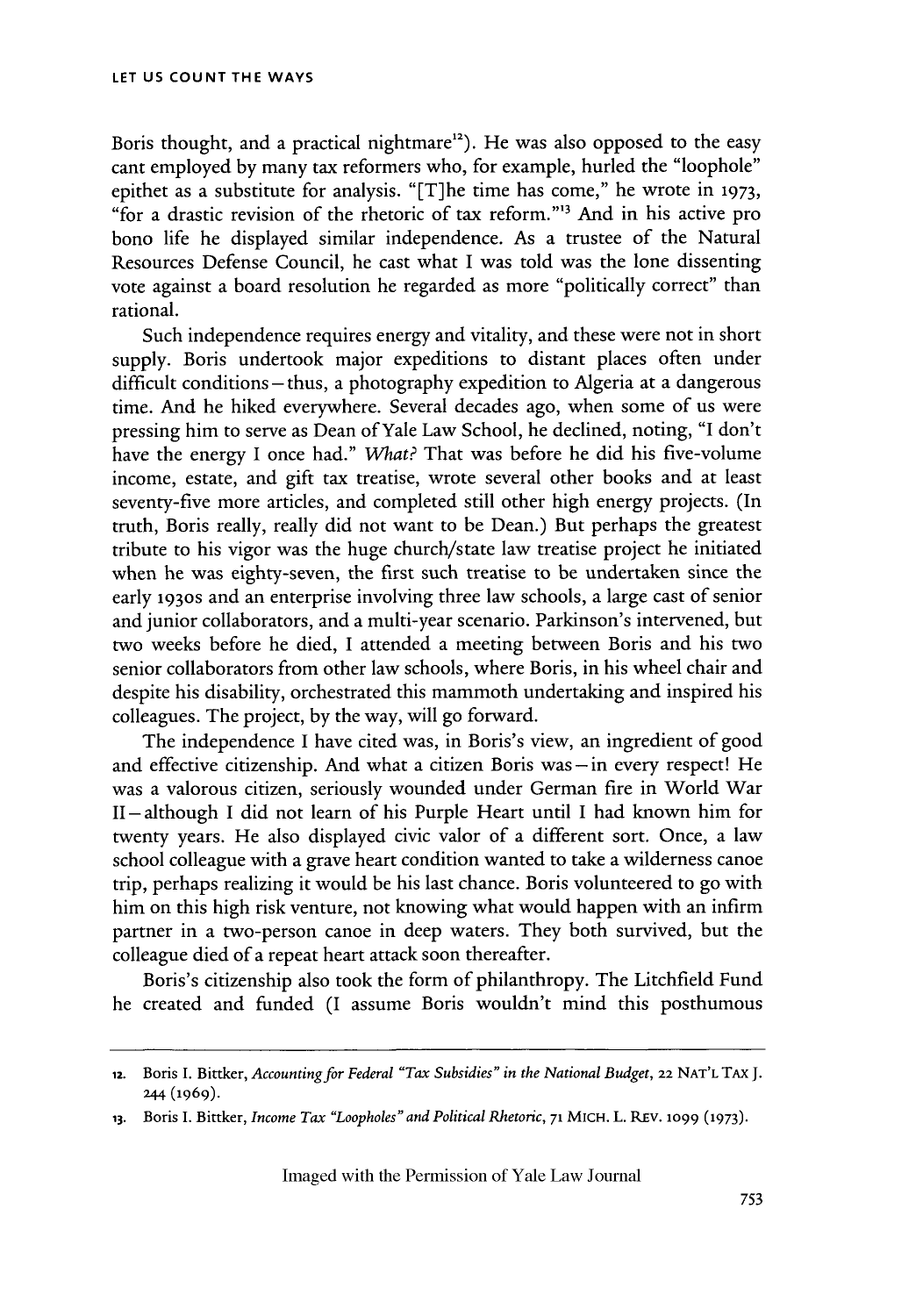"outing") reflected charitable instincts that were imaginative and eclectic – and timely, such as the gift to Katrina relief he authorized the day before he died. Even more important, there was philanthropy ("love of mankind") writ large. Boris was an unstinting and selfless source of help to colleagues and friends and to total strangers-and, of course to the members of his family and other dear ones. He provided emotional support in hard times; career advice, professional counsel, and academic guidance in all seasons; and-shouldering the heaviest duty of all **-he** read, critiqued, and even edited draft manuscripts. I must say that I was the beneficiary of all of these forms of philanthropy, all of it offered with thoughtfulness, humility, and more than a dash of wit-all of it, in both senses of the word, *priceless.*

I am very far from alone in wishing that we had another ten or twenty years of this good and great man. But what we had was simply marvelous.

*John G. Simon is Augustus E. Lines Professor Emeritus of Law and Professorial Lecturer in Law, Yale Law School. These remarks were prepared for a memorial service on December* **11,** 2oo5, *at the Yale Law School.*